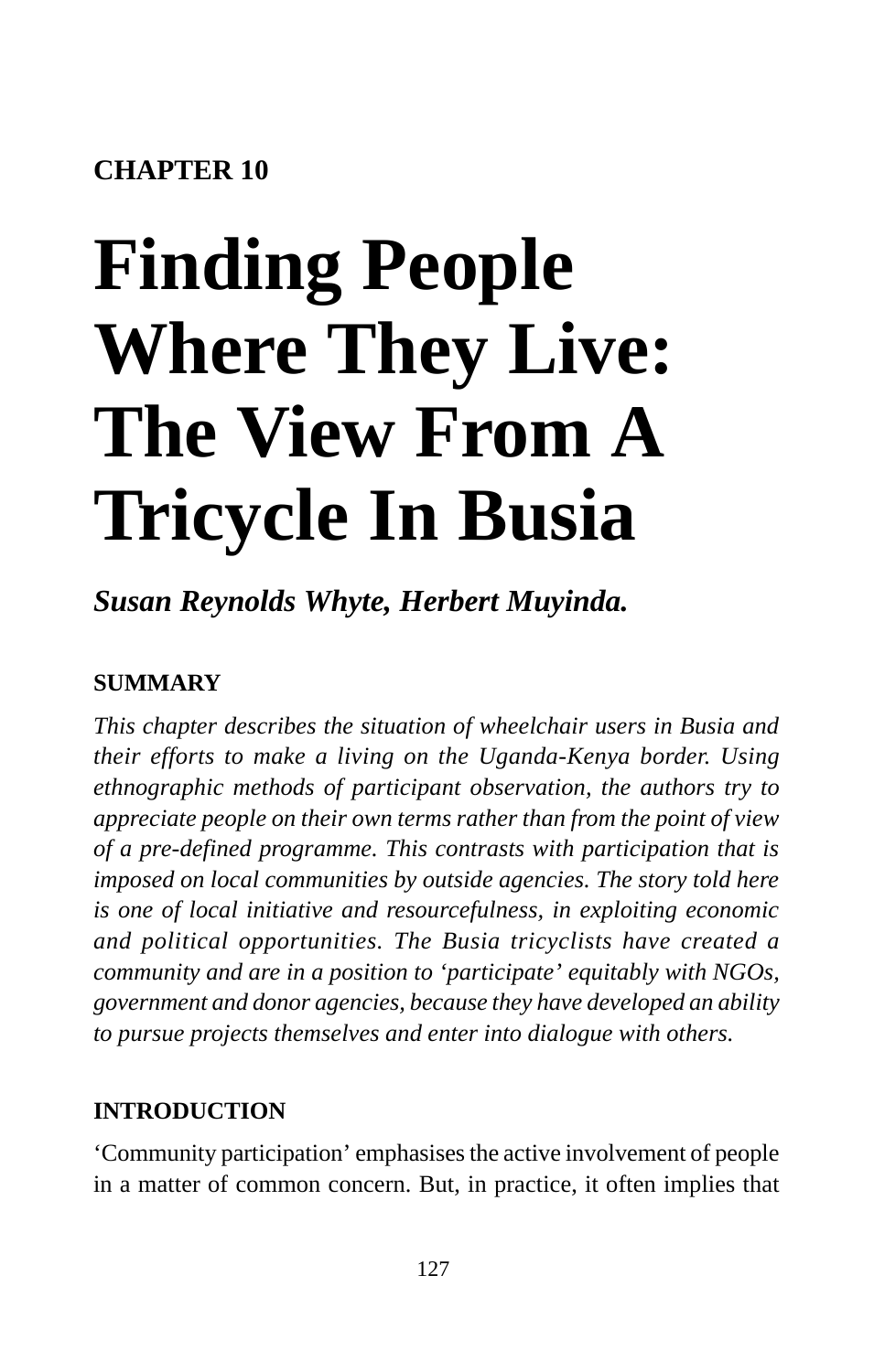'THEY' should participate in 'OUR' projects. The original initiative usually comes from some outside agency, which enters into dialogue with a 'target group'. The relationship was tellingly captured by villagers who told one of our colleagues: *"Yesterday Save [the Children] Denmark came and participated us".* They saw themselves as the objects of an NGO's participatory exercise. In this chapter, we want to examine a different kind of community participation: local initiatives to create a community of people with disabilities organised around common interests. In this process, those concerned took the lead; although they too, interacted with representatives of government and NGOs, their own efforts were the foundation of development.

We are using ethnographic methods to document the situation of tricycle users at the Kenya-Uganda border. The basic approach of ethnography is participant observation. This means involving oneself with members of the community, observing, listening and trying to understand the world from their point of view. We want to appreciate their projects and their creative survival strategies in the face of difficulties (*'okuyiyayiya'* is the Uganda term for such enterprising efforts, as Dr. Alice Nganwa reminded us in Chapter 5). So far, we have had long discussions with key people individually, in twos and threes, and in one large meeting. Individuals have been asked to recount their life histories, in order to grasp the trajectories that have brought them where they are today. Visiting people in their homes, and seeing how they move around the town and pursue their work gives us an impression of their everyday lives. In order to put this local world into a broader perspective, we are trying to reconstruct parts of recent history, especially the political and economic developments that shaped opportunities for people in this area. Our work is on-going and we hope that it will be useful for the members of the Busia Disabled Association, in their attempts to mobilise support for their self-help initiative.

#### **TRICYCLES AND CROSS-BORDER TRADE**

The town of Busia, which straddles the Kenya-Uganda border, has long been the focus of a lively trade. At the border crossing, people stream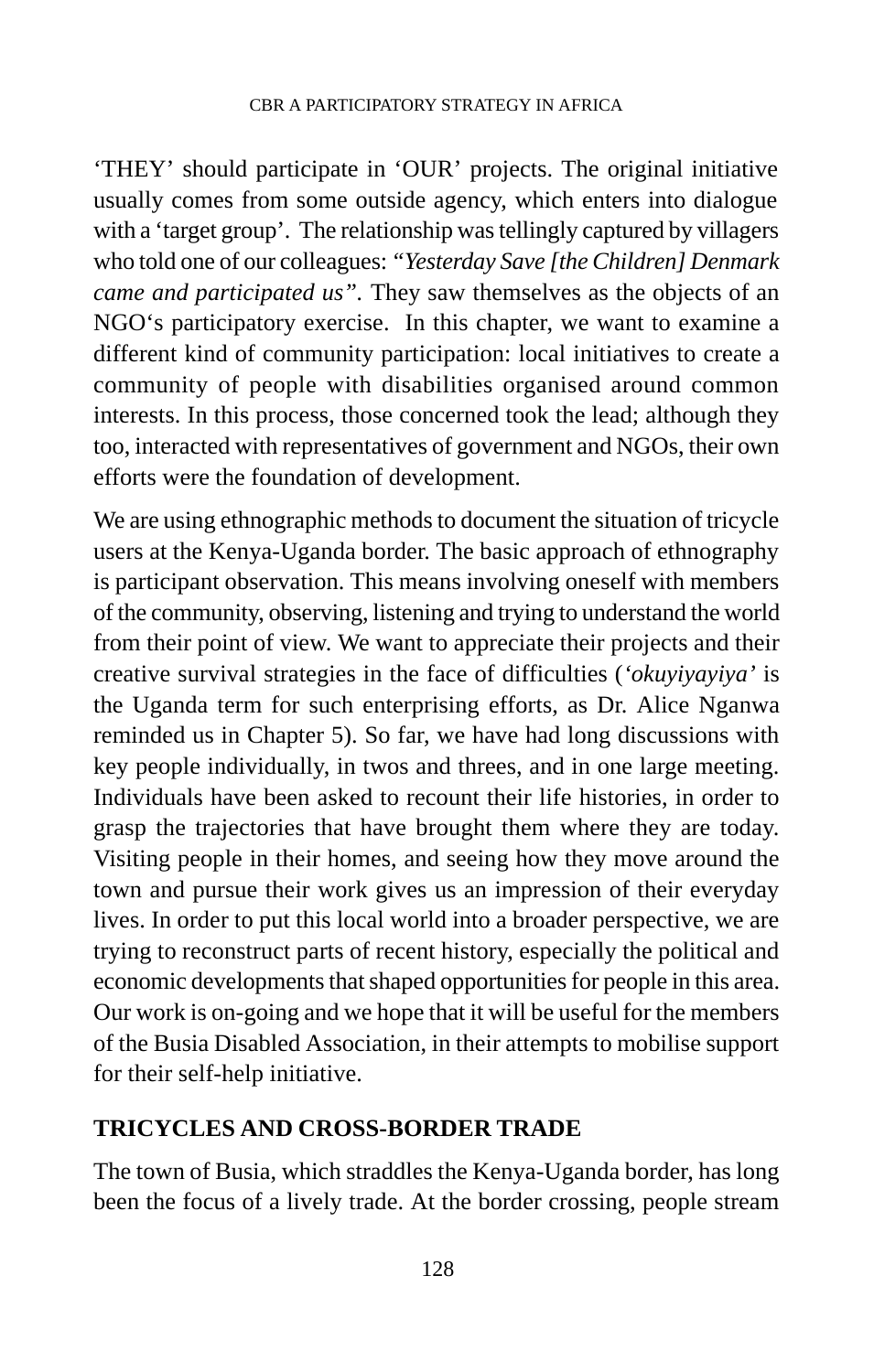across in both directions, with everyone carrying something. On the Uganda side, the *'boda boda'* bicycle taxi men, in their electric pink shirts, compete to ferry passengers and goods. (The very term boda boda - the business of transporting on the back of a bicycle - originated in Busia, where cyclists shouted 'border! border!' to attract customers). Prominent in all these activities are the big hand-crank tricycles loaded with goods, expertly manoeuvered by disabled people. Some speed back and forth; others wait chatting to one another, or to friends and acquaintances. The thirty or so, owners of these three-wheelers are clearly an integral part of Busia's busy scene.

The story of the Busia tricycle transporters goes back to 1990. The crossborder trade was flourishing at that time, mainly with agricultural produce going to Kenya, and manufactured goods coming into Uganda. A few business people on the Uganda side helped individual polio survivors to purchase the relatively expensive hand-crank wheelchairs, made of bicycle parts and fitted underneath with sturdy baggage carriers. Shopkeepers entrusted the tricyclists with cash, to make purchases across the border and transport the commodities to retail outlets in Busia, Uganda.

These pioneers discovered a niche in the local economy. Others soon came, as word spread that there were opportunities in Busia. Friends and relatives told people in villages: *"Your fellow disabled are making money at the border. You better join them instead of sitting redundant in the countryside."* People came from many parts of Uganda to try their luck. The necessary capital for participation was a tricycle, but most did not own one when they arrived in town. Some got loans, some negotiated help from relatives; many worked and saved to purchase their own three wheelers. Wandera Fred recounted how he came to Busia to work for his brother. At first, he paid a man to push him in a wheelbarrow back and forth across the border. In time, he was able to buy a tricycle. No organisations supplied these people with the means to make a living. They procured their mobility through their own resourcefulness.

The economic careers of the tricyclists have followed slightly different paths. Many started out working for customers who placed orders for goods and advanced the money to pay for them. This arrangement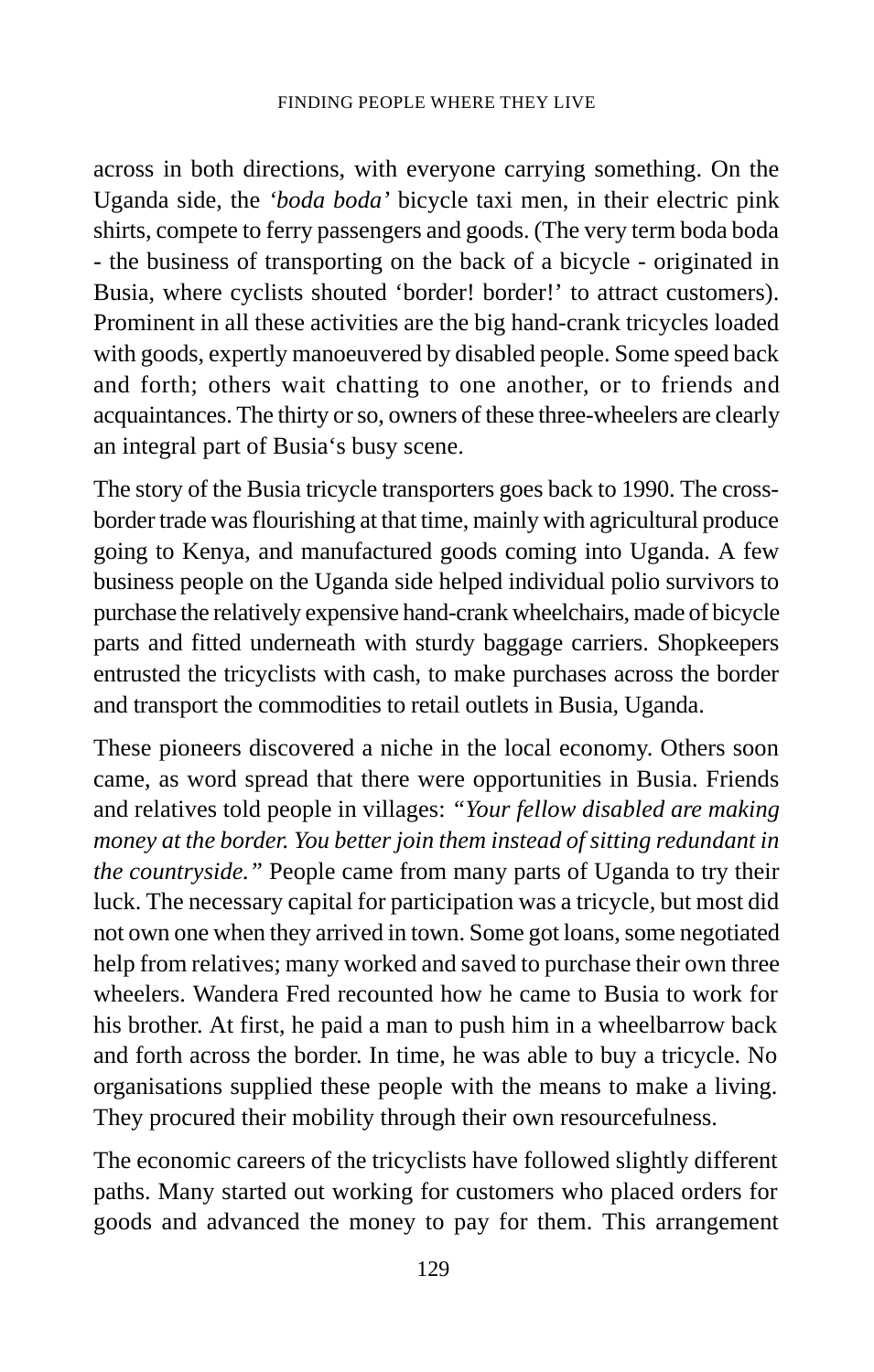requires trust on the part of the customer; the tricyclists built up a clientele of businessmen who could rely on their honesty and dependability. Simply waiting at the border can pick up some business for anyone who needs a load moved. While most continued as transporters, others went into business for themselves. They acquired enough capital to buy goods for resale; a few set up their own shops. Some went into specialised trade in certain commodities (milk, beer, cement, diesel); one set up a restaurant.

#### **MOBILITY AND THE EXTENSION OF SOCIAL RELATIONSHIPS**

The disabled tricyclists had all been handicapped by lack of mobility. Hearing their stories, it was easy to understand that physical and social immobility are closely related. The tricycles had mobilised them in more ways than one.

Many of the individuals we have spoken to, told of being 'stuck' in their villages. Some had been able to attend school; others either could not physically get there or had not been supported by parents who gave higher priority to children with legs, in situations of scarce resources. In people's minds, the lack of opportunities in rural areas was associated with discrimination. There were those who blamed their families for underestimating them. But at the same time, many told of how relatives had helped to get them to Busia to start their new lives.

One of the basic dynamics of being a person is the extension of sociality: growing through the creation of new relationships that enrich the lives of individuals and families and enlarge their worlds of social interaction. This can be accomplished by going to school, by visiting relatives and friends in other places, by attending church or mosque, participating in ceremonies and gatherings, and by working with other people. In Uganda, marriage is a fundamental extension of social relations not only through a spouse and children, but also because links are created to a large network of in-laws. Because kinship and family are so central in Ugandan life, the social growth of persons extends the sociality of families as well as individuals.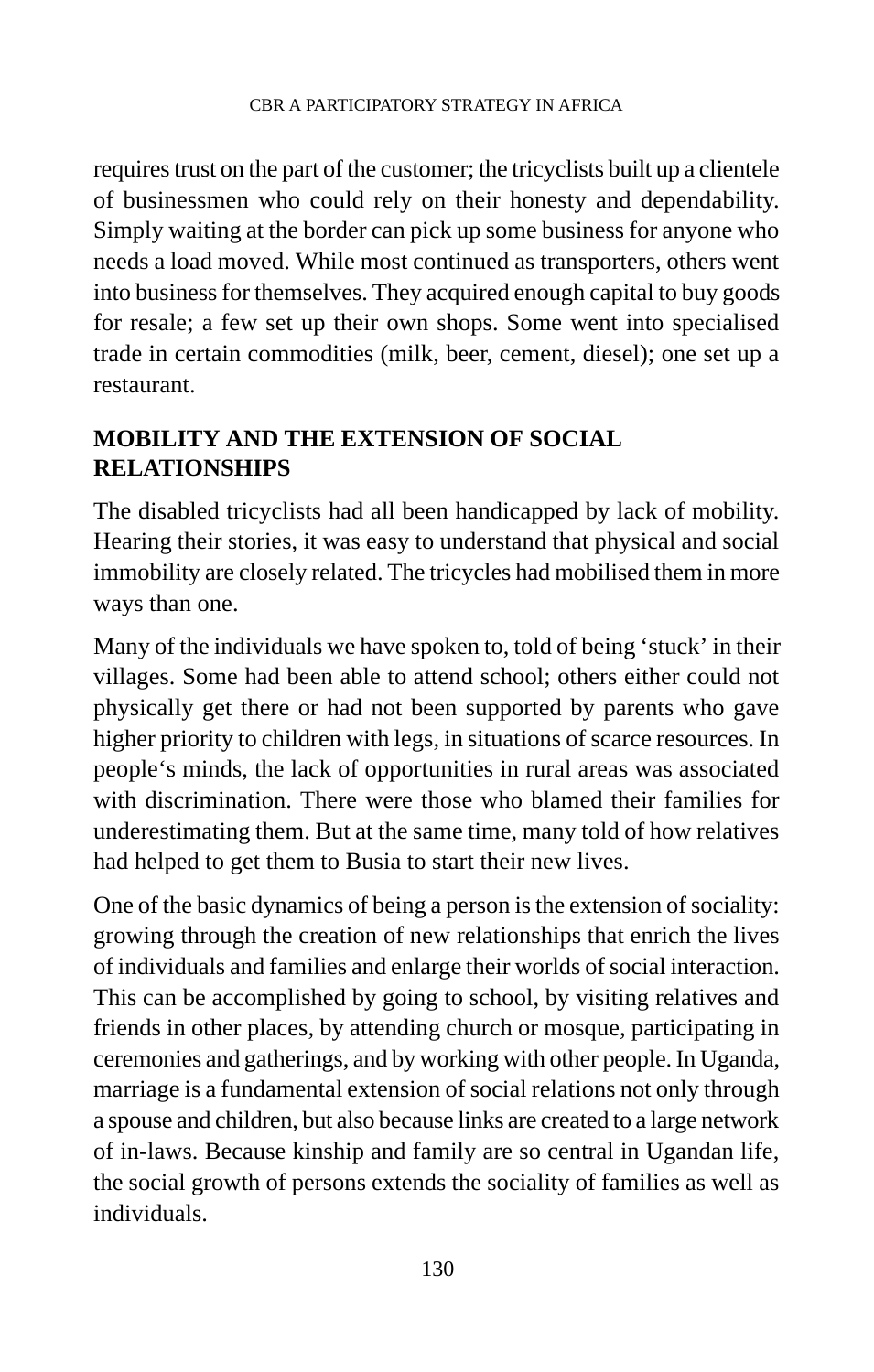Those physically handicapped people, who went to Busia to seek their fortunes, were first of all, looking for work. They wanted to earn money so they could be self supporting. Once they were able to move around on three wheels, two things happened. They developed networks of colleagues, business contacts and friends. They also acquired resources to marry and start their own families.

All of the tricyclists we have met so far are men (though we understand there are a couple of women in the community). In Uganda, men must provide a gift or bride wealth payment to a wife's family, and husbands have the primary responsibility of earning money for the home. Without an income and without sufficient economic support from their own parents, these men had been 'stuck' in bachelorhood in their rural villages. With the opportunities that physical mobility opened, they were able to marry after a few years, in town. In our visits to their homes, we met attractive wives and children.

One of the most important extensions of sociality has been the creation of a new community of people with disabilities, who could support one another and work together for common interests. That story is tied to national policy and local politics.

## **ORGANISATIONS AND POLITICS**

In 1992, the Uganda Revenue Authority (URA) began to crack down on cross border trade. The campaign to increase state revenue through collection of taxes and duties included tough moves against any activities defined as smuggling. Whereas, customs officials had hitherto allowed the tricyclists to ferry commodities across the border with little hindrance, they now began demanding duty and confiscating goods. No exceptions were to be made for people with disabilities. But, paying duty would have destroyed their comparative advantage in a competitive situation, where others stood ready to transport goods even more efficiently.

Two years later, in 1994, the Busia Disabled Association was established as a voluntary organisation. The subsequent accomplishments of the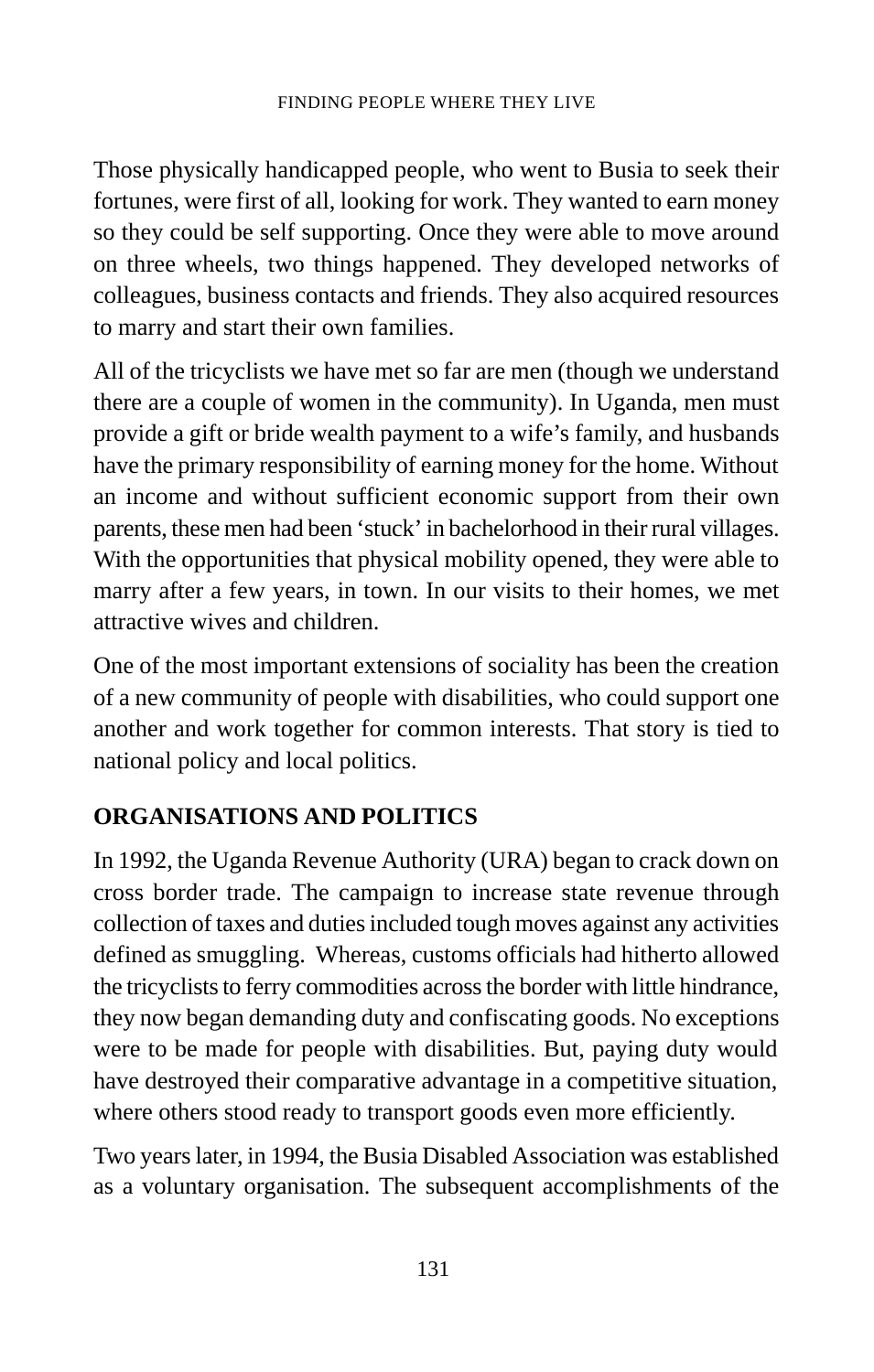BDA had partly to do with the role played by certain programmes, NGOs and the Ugandan government. It is also the story of enterprising individuals, who grasped the possibilities and made something of them. One of these was Wandera Geoffrey, who had been working with a Community Based Rehabilitation project supported by the Norwegian Association of the Disabled. He was a member of the National Union of Disabled People of Uganda, which held workshops in Busia that attracted new members to BDA.

One of the most important tasks of BDA from its early days up to the present, has been to smooth relations between the tricycle transporters and the Uganda Revenue Authority. 'Sensitisation' was the term used by Wandera to describe the continuing efforts to persuade URA officials to respect the efforts of the tricyclists to support themselves. When new URA officials arrive, they declare that the transporters are smugglers. They must be invited to sit and talk about the limited opportunities for disabled people and the need to make room for them too. When the Revenue Protection Police arrests tricyclists, BDA requests that they be released with their goods. *"Don't disable our disabled people,"* is their plea. They point out with satisfaction that there are no disabled people begging on the streets of Busia, not even on Fridays when Muslims give alms.

The BDA represented its members' interests in other ways as well. It negotiated with the Town Council, to provide an office free of charge. It targeted the police and the central government representative in the district. Through its efforts, Busia District was ranked second in the country in terms of local initiatives for disabled people; the chairman of the district council is to be sent to South Africa by the Rotary Club to visit disability projects there. In Uganda, local councils at every level must include representatives of people with disabilities. Strong representation by BDA members on the District Council and the Municipal Council has been essential. They have obtained seats in strategic committees including Finance, Planning, Works and Health and Social Services.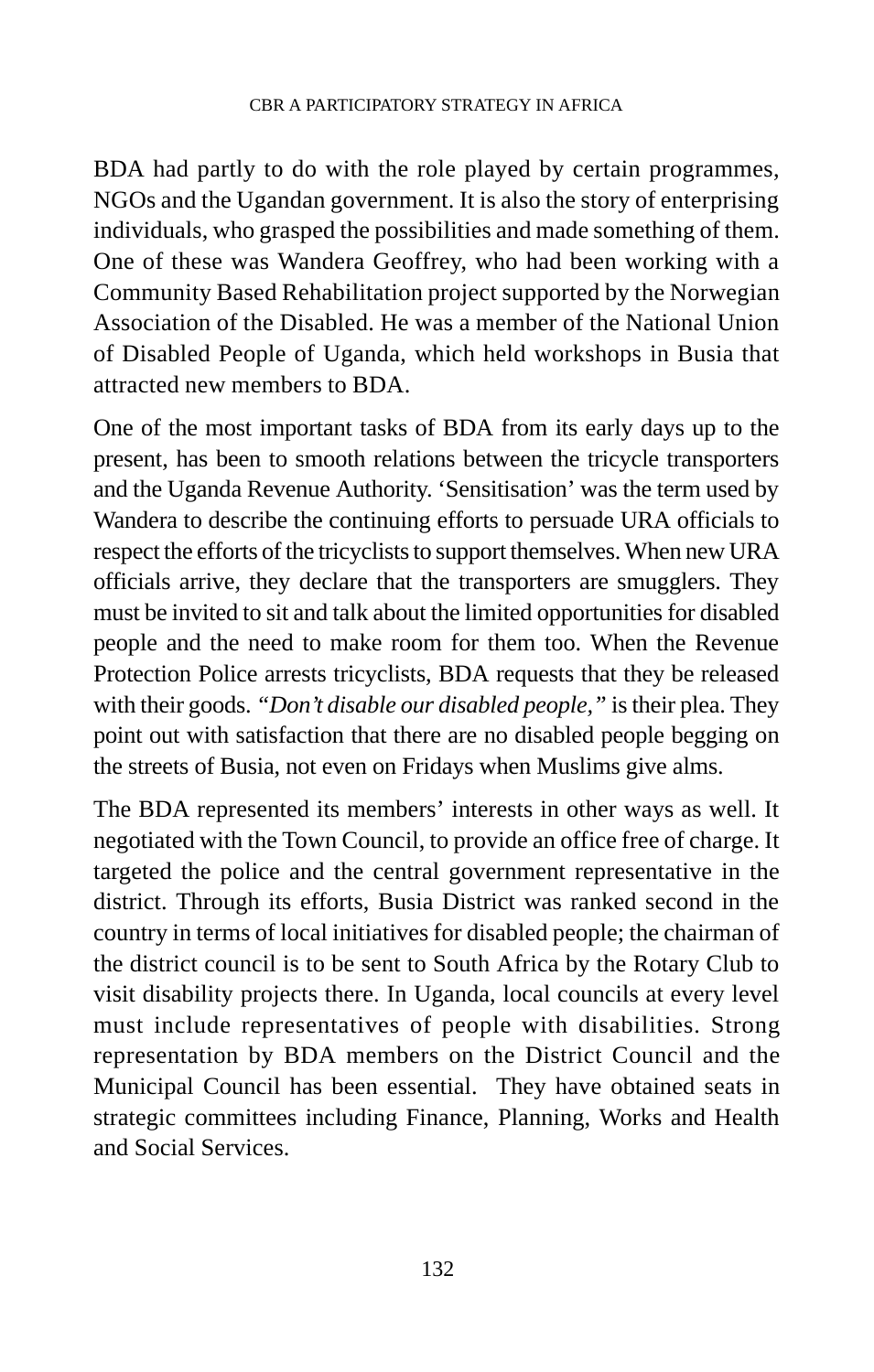The organisation has facilitated advocacy for rights and promotion of common interests. In a general meeting with BDA members, they told us that the attitude of Busia town residents towards disabled people was fairly positive. Their activities in trade and municipal life had brought them trust and recognition. At the same time, the organisation had enhanced solidarity among disabled people. This was evident in the multiethnic composition of the group, the way they defended one another against harassment by officials, went collectively to mourn at the funerals of each other's family members, and welcomed disabled people who were new in town. In fact, one of the organisation's plans is to establish guest accommodation for newcomers.

#### **DIFFICULTIES AND DELICATE PROBLEMS**

The story told so far, has been a rosy one, but life is seldom all roses. Without going into a long catalogue of problems, we would like to mention two areas of concern: the economic activities and the balance between local initiative and outside help.

Cranking a heavily loaded tricycle on potholed roads is strenuous work. People without enough strength in their shoulders and arms, need a child to help push them. Even the muscular marathon cyclists who live outside town and commute an hour each way to get to work, know they will not be able to continue as they grow older and weaker. Moreover, competition is tough. Lots of other people in Busia are looking for ways to make money. Children carry head loads across the border and the boda boda bicycles are ubiquitous. Some avoid the customs officials by taking the back paths, the 'rat' (panya) routes to Kenya, but as one tricyclist remarked, those paths are not wheelchair accessible. Nobody gets rich doing transport alone. At best, one can hope to get enough capital to do something else.

The border work is a delicate matter that must be handled as carefully as a baby. On the one hand, there are many arguments for exempting the tricyclists from paying taxes on the goods they bring across. After all, they are importing on a very small scale in a situation where local residents do their shopping in Kenya anyhow, without paying taxes on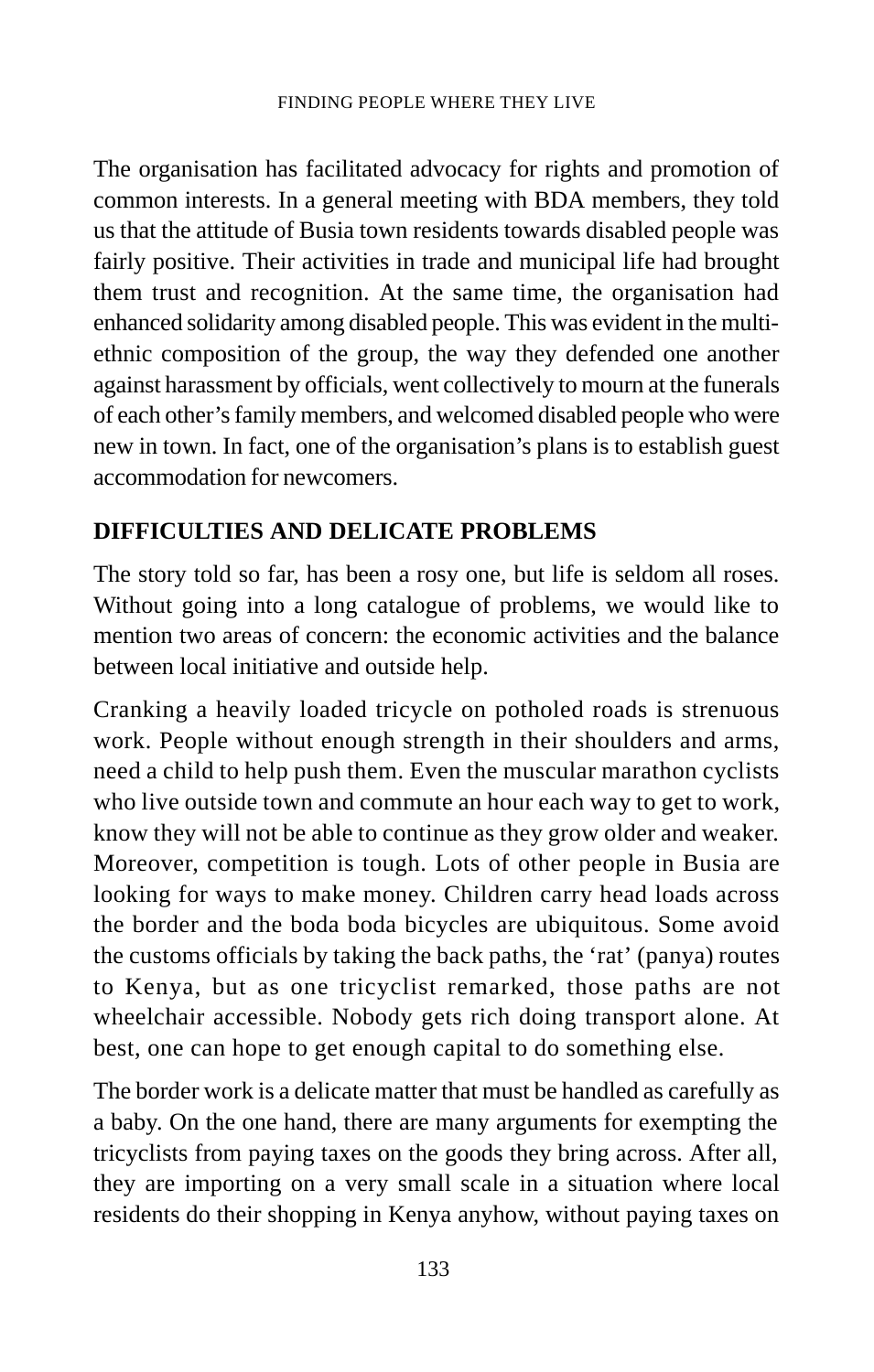the household needs they carry across. The shops in Busia Uganda have difficulty competing with the lower prices of their competitors in Busia Kenya. Some of the goods brought over are not otherwise available in Busia Uganda; there is no petrol station there, for example. There are few alternative occupations for people without good legs and good capital. On the other hand, they must not abuse the sympathy and cooperation of the public by blatantly breaking the law. Disability must not be an excuse for illegal activities.

For all these reasons, diversification and new possibilities are needed. Many would rather not do border transport but lack capital and training, for an alternative source of income. In Uganda, the popular solution to problems is 'A Project'. The tricyclists of Busia have so far, not attracted donor funding for their plans for a vocational school. They have tried to establish their own projects with a little help from the Town Council, but the money is small for so many people. A modest credit scheme is far from sufficient to provide loans to those who need them to get out of the border trade. People had heard of funds provided for rehabilitation by government or donors, but they had not seen it and wondered if someone had 'eaten' it.

Community based projects tend to be imposed by outsiders on people defined by them as a community. Sometimes, the 'target group' does in fact become a community through participating in the project. In contrast, the tricyclists of Busia have created themselves as a community because they had a common interest. As a kind of 'natural community', they are not representative of people with disabilities in Busia. They are predominantly male and all have an impairment of their legs. They have a common history of enterprise and resourcefulness.

As we hope to have conveyed here, we admire the initiatives and accomplishments of these men. We think they are a superb example of the way communities can take action without 'being participated' by an outside force. Yet, it is important to bear in mind that communities exist in interaction with global and national forces. The Busia Disabled Association took advantage of the structure of political representation and they would welcome support from an NGO or donor. They are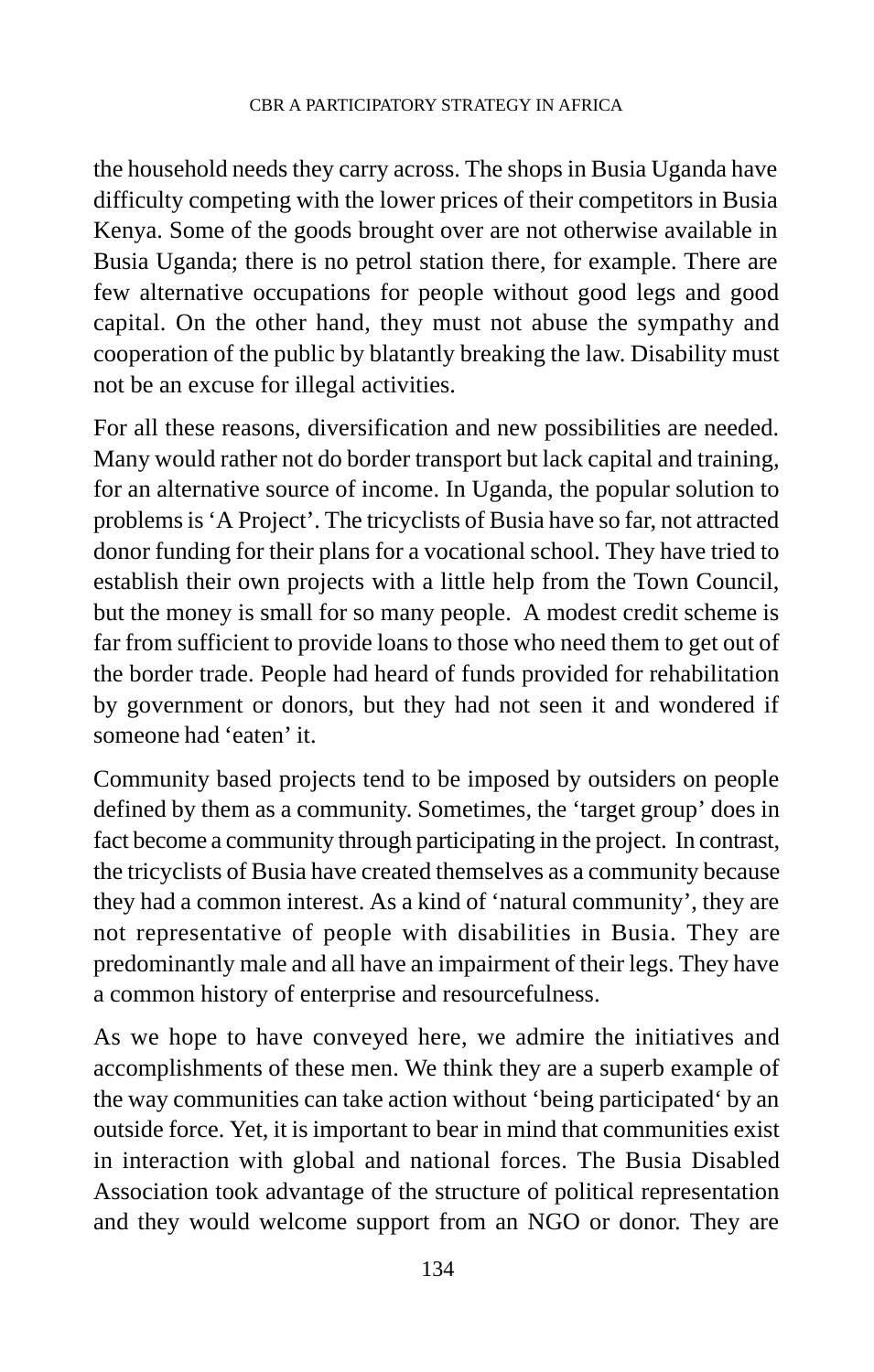appealing for more government assistance. It seems to us that this is exactly the sort of community that could enter into an equitable relationship with CBR programmes and organisations. The trick is for the professionals and programme administrators to, 'find people where they live' and respect what they are trying to do. And, for the people to learn and grow from new opportunities, without letting them undermine their solidarity and initiative.

### **CONCLUSION**

In this chapter, we have presented the first results of an on-going study. There are four general themes guiding our work with the tricyclists, which may be of interest to others engaged with CBR.

- 1) The subjective situation of people as social actors: life stories and frank open conversations, provide an insight into values, hopes and disappointments as well as struggles and accomplishments.
- 2) The immediate social world: different social relationships form a web of possibilities, such as kinsmen and resources, family and fulfilment, business contacts and income, officials and restrictions, councilors and advocacy.
- 3) The larger context that has shaped the present situation: regional history, political economy and the local incarnation of national policies form conditions and local possibilities.
- 4) The relations between communities and outside agencies: examining reciprocal assumptions and expectations is important both for operational studies and for establishing a realistic and equitable partnership.

Our approach is ethnographic and sociological, rather than technical and rehabilitative. It cannot stand alone, but it provides a good basis for communication and cooperation.

#### **ACKNOWLEDGEMENT**

We owe this example to Lotte Meinert, who did long term ethnographic fieldwork in Eastern Uganda.